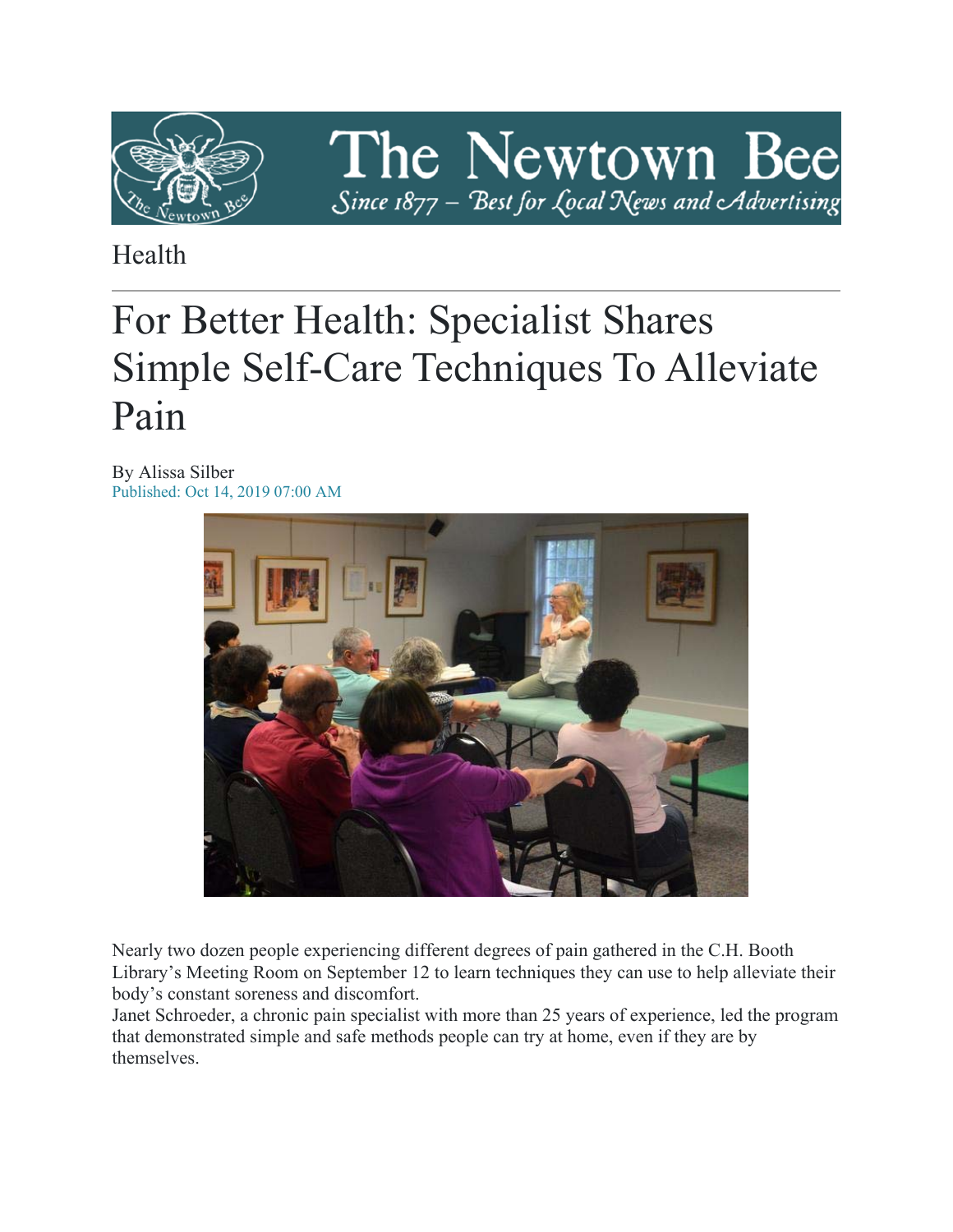At her practice, Integrated Pain & Stress Relief in Bethel, she offers a holistic approach to wellness by using a combination of therapies, including stretching, positional release, trigger point therapy, and CranioSacral Therapy (CST).

"These are techniques that anybody can do. There's no downside, no risk," Ms Schroeder prefaced before calling up her first volunteer.

### **Stretching**

Walking to the front of the room, where the portable massage table was set up, volunteer Christine DePalma explained to Ms Schroeder that she has a tightness in her hamstrings, especially on the right side.

Ms Schroeder had Ms DePalma lay with her back flat on the table while raising her right leg up in the air.

Holding Ms DePalma's right foot, she slowly stretched the leg up more, making sure to do so gently so as to not exacerbate the muscle.

"When you go slow and steady, you get a much better stretch," Ms Schroeder said.

A person should never push themselves to the point where they are contorting their face in pain when stretching, because that it is a sign they are doing it incorrectly, she added.

The time that the stretch is held for is also crucial, because a 30-second stretch will not give the same benefits as a 120-second stretch can.

"There's a part of your muscle called the muscle spindle that takes two minutes to reset to a longer length," Ms Schroeder explained.

By practicing the stretch for two minutes, it will help loosen the muscle and alleviate the pain from muscle tightness.

Ms Schroeder noted that this method can also be modified if someone is alone by using a rope, or even a dog's leash, to place around the sole of the foot whiling holding both ends of the rope, then slowly pulling to increase the stretch.

After the demonstration, Ms Schroeder asked how Ms DePalma was feeling, to which she replied, "It doesn't hurt as much as it did."

#### **Positional Release**

"When we stretch a muscle, we pull the ends away from each other and, in a sense, you are creating more tension," Ms Schroeder said while transitioning to the next technique. "With positional release, you bring the ends closer together, so it softens the muscle."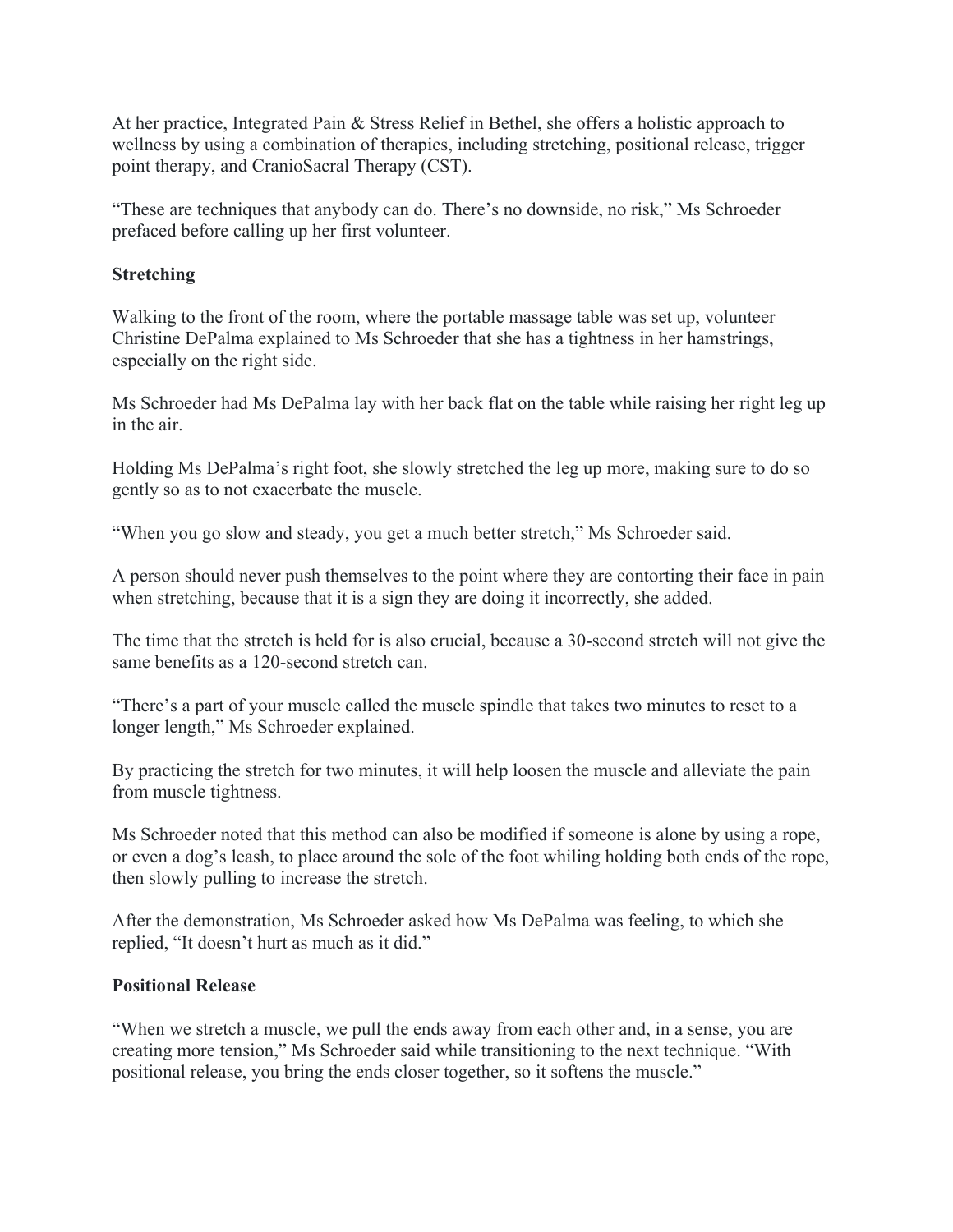To show an example of a positional release method for hamstrings, Ms DePalma laid on her stomach with her chin over the table's edge.

Ms Schroeder felt the spot in the muscle that was tender and bent Ms DePalma's leg up at a 90 degree angle for a two-minute hold.

"It may not take the pain completely away, but it will usually minimize it," Ms Schroeder said.

Originally, Ms DePalma said her pain, on a scale of one to ten, the latter being the most intense, was at an eight, but after the positional release, she said it was reduced all the way to a two.

Next, volunteer Jim Ferrara had his thigh pain diminished from a six to a two from a positional release method.

Ms Schroeder had him lay on his back with his legs up and bent over a chair as she focused on applying gentle pressure to his muscle for two minutes.

For volunteer Gail Diminico's back pain and shoulder soreness, Ms Schroeder placed rolled towels underneath her hips and shoulders to lift the points of the body. The height of the towels can be adjusted depending on how the body responds to the technique.

After having slight pressure applied to the back for two minutes, Ms Diminico said she could barely feel the pain anymore.

Similarly, positional release worked for Patricia Campbell, who has pain in her right shoulder blade. She was instructed to lay on her stomach with towels under her shoulders while Ms Schroeder applied pressure to her upper back.

"For positional release, you probably have to do a few times a day," she explained. Even though it has a great success rate, the pain can be alleviated for anywhere from ten minutes to a few hours.

# **Trigger Point Therapy**

A trigger point may not be detectable on an MRI or x-ray, but everyone has them, and when you find it, you know undoubtedly you found it.

"What they are, are highly sensitized points on your body," Ms Schroeder said.

During the class, she passed around a trigger point chart and showed everyone how to locate a spot on their forearm. She instructed everyone to extend their arm out with their palm down then feel along the inner elbow for their trigger point.

With that method in mind, she helped volunteer Karen Nagy reduce the pain she experiences in her left elbow by doing a combination of trigger point therapy, positional release, then a stretch.